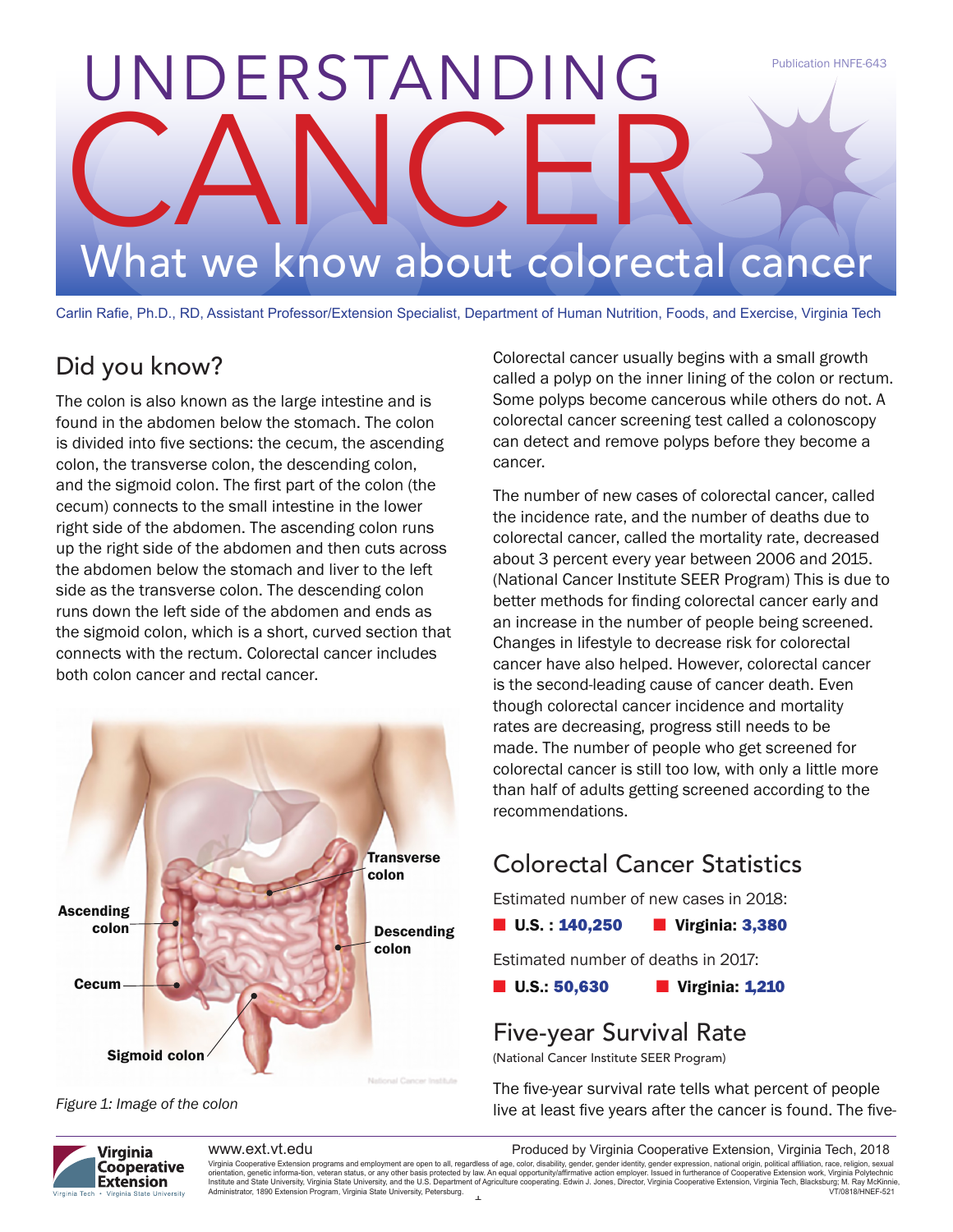year survival rate for people in the U.S. diagnosed with colorectal cancer is 65 percent, or, in other words, 64.5 out of 665 people diagnosed with colorectal cancer will live at least five years.



Figure 2: Five-year colorectal cancer survival rate

The five-year survival rate increases to 90 percent when colorectal cancer is found before it has spread. In contrast, when the cancer is found after it has spread to distant organs, the five-year survival rate falls to only 14 percent.

# Risk Factors for Colorectal Cancer

(American Cancer Society 2018)

Several risk factors for colorectal cancer can be changed, while others cannot.

Risk factors that cannot be changed include:

- 
- Age older than 50 years
- Inherited genetics that affect risk
	- Family history of colorectal cancer
	- Personal history of colorectal cancer or polyps in the colon
- Eastern European Jewish or African American descent

Risk factors that can be changed include:

- **(x)** Being overweight or obese
- (X) Diet with a lot of processed meat and red meat and not enough vegetables and fruit
- $\infty$  Physical inactivity
- Tobacco use
- Heavy alcohol use

# Preventing Colorectal Cancer

(American Institute for Cancer Research, 2018)

http://www.aicr.org/can-prevent/what-you-can-do/10 recommendations.html?\_ga=2.32839102.129

You can reduce your risk for colorectal cancer by getting screened and choosing a healthy lifestyle.

Get Screened<br>There are several ways to be screened for colorectal cancer. (See the section on screening recommendations.) A colonoscopy can detect and remove precancerous polyps, which significantly decreases the risk of developing cancer.



**Talk with your Risk**<br>Talk with your physician to determine if you have increased risk of colorectal cancer.



#### **Make Healthy Food Choices**

Eat at least 2 1/2 cups of fruits and vegetables every day; doing so can decrease colon cancer risk by up to 25 percent. (van Duijnhoven 2009)

Choose lean meats (turkey, chicken, fish) more often than red meats (beef, pork, lamb).

Avoid processed meats, which include any meat preserved by smoking, curing, salting, or adding chemical preservatives. Examples include bacon, salami, sausages, hot dogs, and processed deli or luncheon meats.

When buying foods made from grains, such as bread, cereal, rice, or pasta, choose those made from whole grain. A whole grain has not been refined and contains all parts of the grain including the endosperm, germ, and bran.



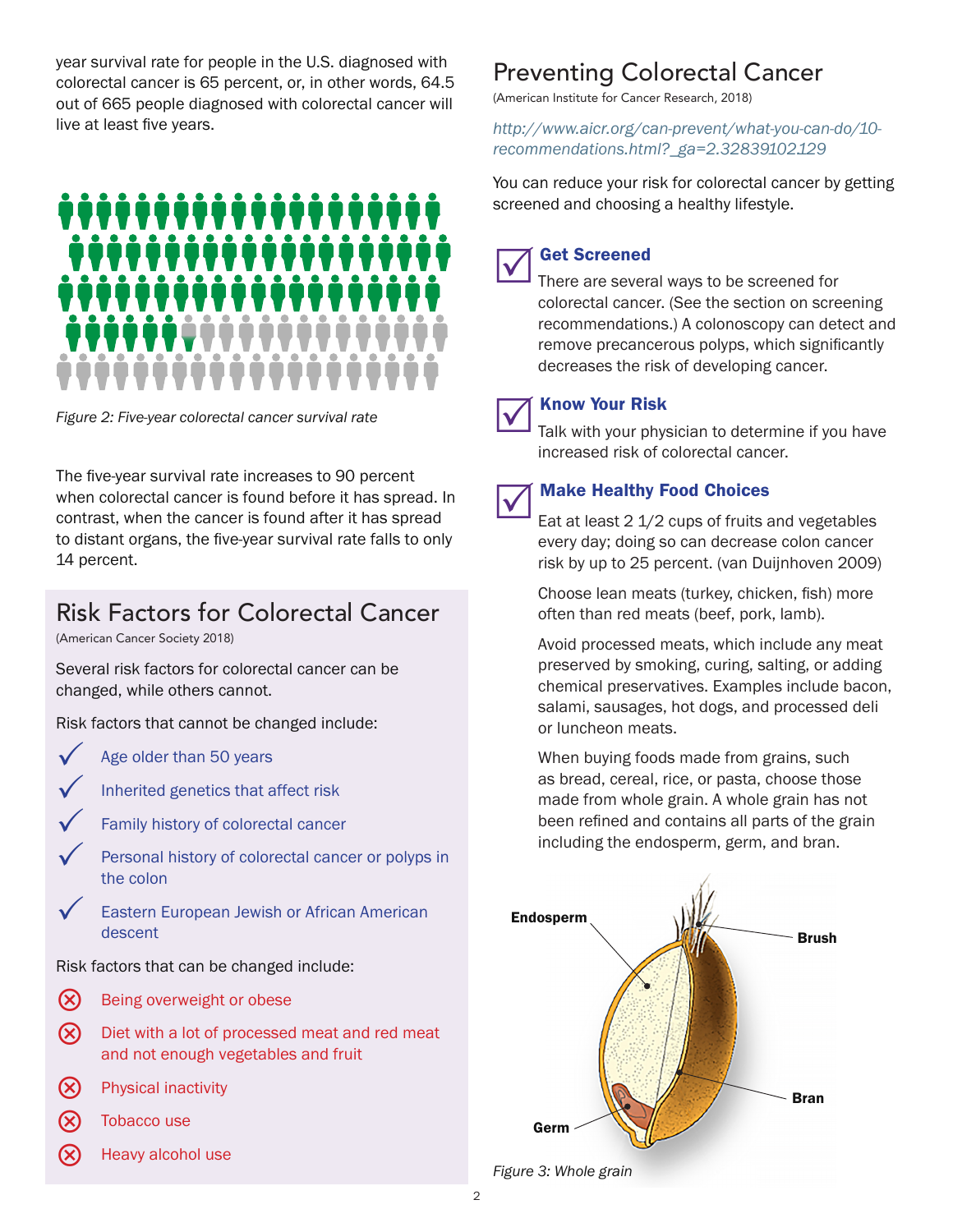

#### **Maintain a Healthy Body Weight**

Reach and maintain a healthy weight for your height. A body mass index (BMI), measured by dividing your weight in kilograms by your height in meters squared, between 18.5 and 24.9 is generally considered a healthy weight. A BMI greater than 30 increases colorectal cancer risk by 41 percent. (Chan 2010) Use this link to calculate your BMI: http://mayoclinic.org/diseasesconditions/obesity/in-depth/bmi-calculator/itt-20084938.

#### **Be Physically Active**

Participate in at least 150 minutes of moderateintensity aerobic exercise every week. Aerobic exercise makes you breathe faster and increases your heartbeat. Examples of aerobic exercise include brisk walking, jogging, swimming, and riding a bike. It is also important to do exercises that strengthen muscles two days per week and to avoid long periods of sitting or lying down during the day. (American College of Sports Medicine 2011)

**V** Don't Smoke<br>Both current and former smokers have over twice the risk of developing colorectal cancer compared with people who never smoked. (Botteri 2008) If you smoke, ask your physician for guidance on how to quit. Check out this site from the American Lung Association for resources on quitting smoking: http://www.lung.org/stop-smoking/iwant-to-quit/.

#### **Avoid Heavy Alcohol Use**

Research shows that individuals who drink more than one standard alcoholic drink a day (e.g., three 5-ounce glasses of wine; three 12-ounce regular beers; or 15 ounces of 80 proof spirits) have a 41 percent greater risk of developing colorectal cancer compared with nondrinkers. If you drink, limit the amount you drink in a single sitting. (Wang 2015)

# Types of Colorectal Cancer

(American Cancer Society 2018)

https://www.cancer.org/cancer/colon-rectal-cancer/ about/what-is-colorectal-cancer.html

There is one primary type of colorectal cancer.

 $\mathbf{\times}$  Adenocarcinoma. This type of colorectal cancer develops in the mucus-producing cells of the colon or rectum. This is by far the most common type; 9.5 out of 10 colorectal cancers are adenocarcinomas.

Several other less common types of cancer may start in the colon or rectum, including:

- $\mathbf{\mathbf{\times}}$  Carcinoid tumors, which start in neuroendocrine cells found in the colon or rectum.
- $\mathbf{\mathbf{\times}}$  Gastrointestinal stromal tumors, which start in special cells in the wall of the gastrointestinal tract called "interstitial cells of Cajal."
- $\mathbf{\times}$  Lymphomas, which start in cells in of the immune system that reside in the colon or rectum.
- $\mathbf{\mathbf{\times}}$  Sarcomas, which start in blood vessels, muscle layers, or other connective tissues in the wall of the colon and rectum.

## Symptoms of Colorectal Cancer

(American Cancer Society 2018)

Symptoms may not be present until colorectal cancer has already progressed. Regular screening helps prevent or detect colorectal cancer at an early stage.

#### Table 1: Symptoms of colorectal cancer (American Cancer Society 2018)

| <b>Common Symptoms of Colorectal Cancer</b>                 |                                                             |
|-------------------------------------------------------------|-------------------------------------------------------------|
| A change in bowel habits<br>lasting more than a few<br>days | Urge for a bowel movement<br>but lack of relief in doing so |
| Rectal bleeding                                             | Weakness                                                    |
| Blood in the stool                                          | Fatigue                                                     |
| Cramping                                                    | Unintended weight loss                                      |

### Early Detection and Screening

(American Cancer Society 2018)

https://www.cancer.org/cancer/colon-rectal-cancer/ detection-diagnosis-staging/screening-tests-used.html

There are very good ways of detecting colorectal cancer before there are any signs or symptoms. This is called screening. These include stool-based tests (including the fecal occult blood test, the fecal immunochemical test, and stool DNA tests), and visual tests (such as flexible sigmoidoscopy, colonoscopy, and CT colonography). See the Glossary of Terms for a description of these tests. In the case of colonoscopy, early stage cancers and small growths in the colon called polyps that may become cancer can be removed. Screening should begin at age 50 for people of average risk, and all people should be screened for colorectal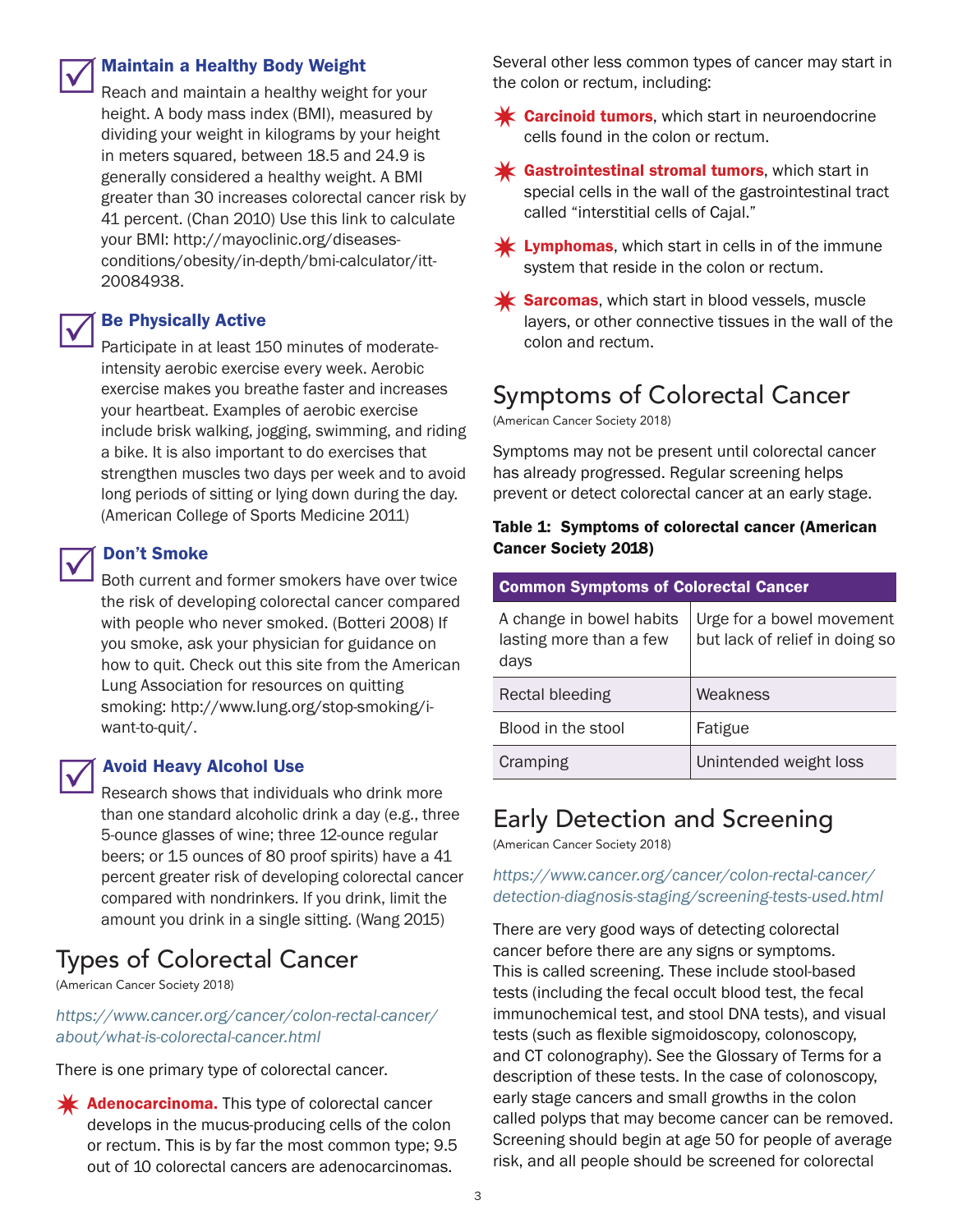cancer according to the screening guidelines (see figure 4). Those who have additional risk factors should speak with their doctor about starting screening earlier.

# **Early Detection & Screening**

### **U.S Preventive Services Task Force Guidelines**

For adults age 50-75 years of age and older who are at average risk:\*

Fecal Occult Blood Test (FOBT) every

year

#### **OR**

Flexible Sigmoidoscopy every 5 years **OR**

### Colonoscopy every 10 years

\*Individuals with specific inherited syndromes, inflammatory bowel disease, or first-degree relatives with a history of colorectal cancer may require earlier screening. ALWAYS consult your physician regarding screening recommendations.

Figure 4: U.S. Preventive Services Task Force Colorectal Cancer Screening Guidelines

# Diagnosis (American Cancer Society 2018)

#### https://www.cancer.org/cancer/colon-rectal-cancer/ detection-diagnosis-staging/how-diagnosed.html

If the results of a colorectal cancer screening test shows something abnormal, a doctor will recommend further tests. A diagnostic colonoscopy may be conducted when something abnormal has been found. During this exam, which is similar to a screening colonoscopy, suspicious-looking areas in the colon or rectum can be removed (biopsied) and examined to make a diagnosis. If a biopsy shows that cancer is present, further tests will be done to see if and how far the cancer has spread and to stage the cancer. The stage of the cancer describes how much cancer there is and if it has spread. The earliest stage of colorectal cancer is stage 0, followed by stages  $I(1)$  through IV (4). The higher the number, the more cancer there is and the more it has spread.

#### Treatment (National Cancer Institute 2018)

#### https://www.cancer.gov/types/colorectal/patient/colontreatment-pdq#section/\_135

Treatment of colorectal cancer depends on the type and stage of cancer. Treatments can be local, meaning they do not affect other parts of the body, or systemic, meaning they spread throughout the body.

# Local Therapies

#### **Surgery**

Surgery is often used for earlier stage colorectal cancers. Polyps and early stage cancers can be removed with a polypectomy or local excision during a colonoscopy. More advanced cancers may require removal of part or all of the colon or rectum, along with nearby lymph nodes. This is called a colectomy.

#### Radiation

Radiation uses high-energy particles to destroy cancer cells. Radiation may be from external-beam radiation that consists of a certain number of treatments given over a set period of time, or internal radiation that uses radioactive implants placed in or near the cancer tissue. Radiation therapy is more often used to treat rectal cancer than colon cancer.

# Systemic Therapies

#### **Chemotherapy**

Chemotherapy uses drugs to destroy cancer cells. Drugs used to treat colorectal cancer are given through injection into the blood (intravenous). A chemotherapy regimen may use one or a combination of drugs and consists of a specific number of cycles given over a period of time. It may be given after surgery (adjuvant chemo) or before surgery (neoadjuvant chemo).

#### Targeted therapy drugs

Newer cancer-fighting drugs have been developed that target specific gene and protein changes in the cells that cause colorectal cancer. These may be given as intravenous injections or taken as a pill.

#### Immunotherapy

These drugs help a person's own immune system recognize and destroy cancer cells. They may be used to treat people with more advanced cancer and those who have not responded to other treatment.

Treatment for colorectal cancer may involve one or a combination of these treatment options.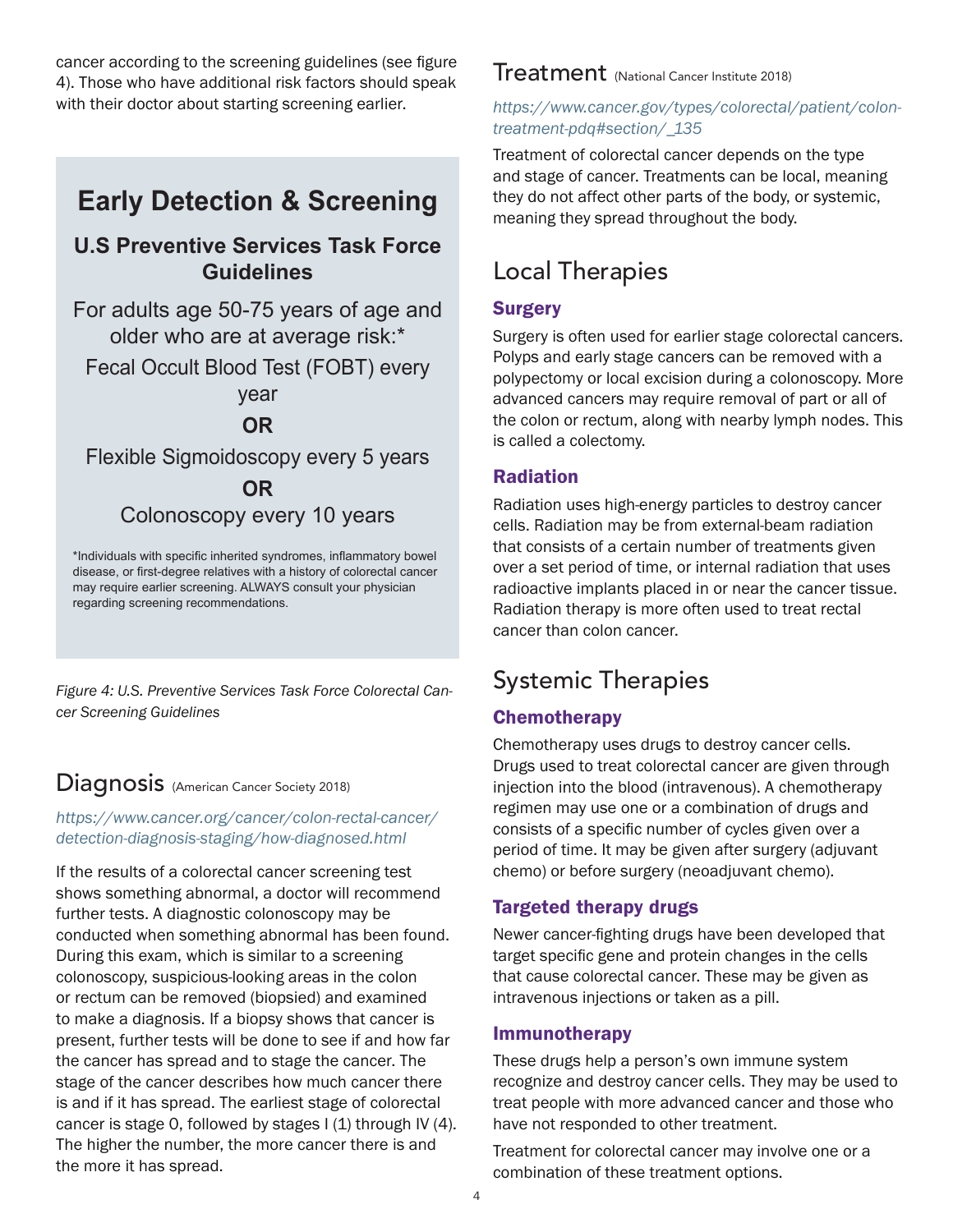# Glossary of Terms

**Biopsy** – removal of a sample of cells or tissue for examination to determine the presence or extent of disease.

Carcinoid tumor – a tumor that starts in neuroendocrine cells, which are cells that are like both nerve cells and hormone-making cells. The digestive system has more neuroendocrine cells than any other part of the body and is where carcinoid tumors most often start. For more information see: https://www. cancer.org/cancer/gastrointestinal-carcinoid-tumor/ about/what-is-gastrointestinal-carcinoid.html.

**Colonoscopy** – a test conducted by a doctor that looks at the entire colon and rectum using a flexible tube with a light and small video camera, which are put into the colon through the anus.

**CT colonography**  $-$  a screening test for colorectal cancer that uses computed tomography (CT) to take multiple pictures (x-rays) that are then combined by a computer to create detailed two- and threedimensional images of the inside of the colon and rectum. Suspicious findings must be followed up with a colonoscopy.

**Gastrointestinal stromal tumor (GIST)** – a tumor that starts in special cells in the wall of the gastrointestinal tract called the interstitial cells of Cajal. For more information see: https://www.cancer.org/cancer/ gastrointestinal-stromal-tumor/about/what-is-gist.html

**Fecal occult blood test (FOBT)** – a test that checks for blood in the stool using a chemical reaction. Certain drug and dietary restrictions are required for this test, and stool sample collection can be done at home. A positive test may be an indication of colorectal cancer and must be followed up with a colonoscopy.

Fecal immunochemical test (FIT)  $-$  a test that checks for blood in the stool using an immune reaction to the hemoglobin protein found in red blood cells. No drug or dietary restrictions are required for this test, and stool sample collection can be done at home. A positive test may be an indication of colorectal cancer and must be followed up with a colonoscopy.

**Flexible sigmoidoscopy**  $-$  a test conducted by a doctor that looks at the lower portion of the colon and rectum using a flexible tube with a light and small video camera that are put into the colon through the anus. If precancerous polyps or colorectal cancer is found, a colonoscopy is required to look at the remainder of the colon.

Stool DNA test – a colorectal cancer screening test that looks for DNA from cancer or polyp cells. A suspicious finding must be followed up with a colonoscopy.

# Information Resources

American Cancer Society http://www.cancer.org/ cancer/colon-rectal-cancer/about.html

American Institute for Cancer Research http://www.aicr. org

Centers for Disease Control and Prevention http://www. cdc.gov/cancer/colorectal

National Colorectal Cancer Roundtable http://nccrt.org/

Surveillance, Epidemiology, and End Results Program http://www.seer.cancer.gov

U.S. Preventive Services Task Force http://www.uspreventiveservicestaskforce.org/Page/ Document/RecommendationStatementFinal/colorectalcancer-screening

# References

American Cancer Society. 2018. "Can Colorectal Polyps and Cancer Be Found Early?" Last revised February 21, 2018. https://www.cancer.org/ cancer/colonandrectumcancer/moreinformation/ colonandrectumcancerearlydetection/colorectal-cancerearly-detection-importance-of-crc-screening.

American Cancer Society. 2018. "Cancer Statistics Center: Colorectum." https://cancerstatisticscenter. cancer.org/?\_ga=1.122799371.1049472307.145567242 9#!/cancer-site/Colorectum.

American Cancer Society. 2018. "Colorectal Cancer Risk Factors." Last revised February 21, 2018. https:// www.cancer.org/cancer/colonandrectumcancer/ detailedguide/colorectal-cancer-risk-factors.

American Cancer Society. 2018. "Colorectal Cancer Signs and Symptoms." Last revised February 21, 2018. http://www.cancer.org/cancer/colonandrectumcancer/ detailedguide/colorectal-cancer-signs-and-symptoms.

American Cancer Society. 2018. "Key Statistics for Colorectal Cancer." Last revised February 21, 2018. https://www.cancer.org/cancer/ colonandrectumcancer/detailedguide/colorectalcancer-key-statistics.

American Cancer Society. 2018. "What is colorectal cancer?" Last revised February 21, 2018. https:// www.cancer.org/cancer/colonandrectumcancer/